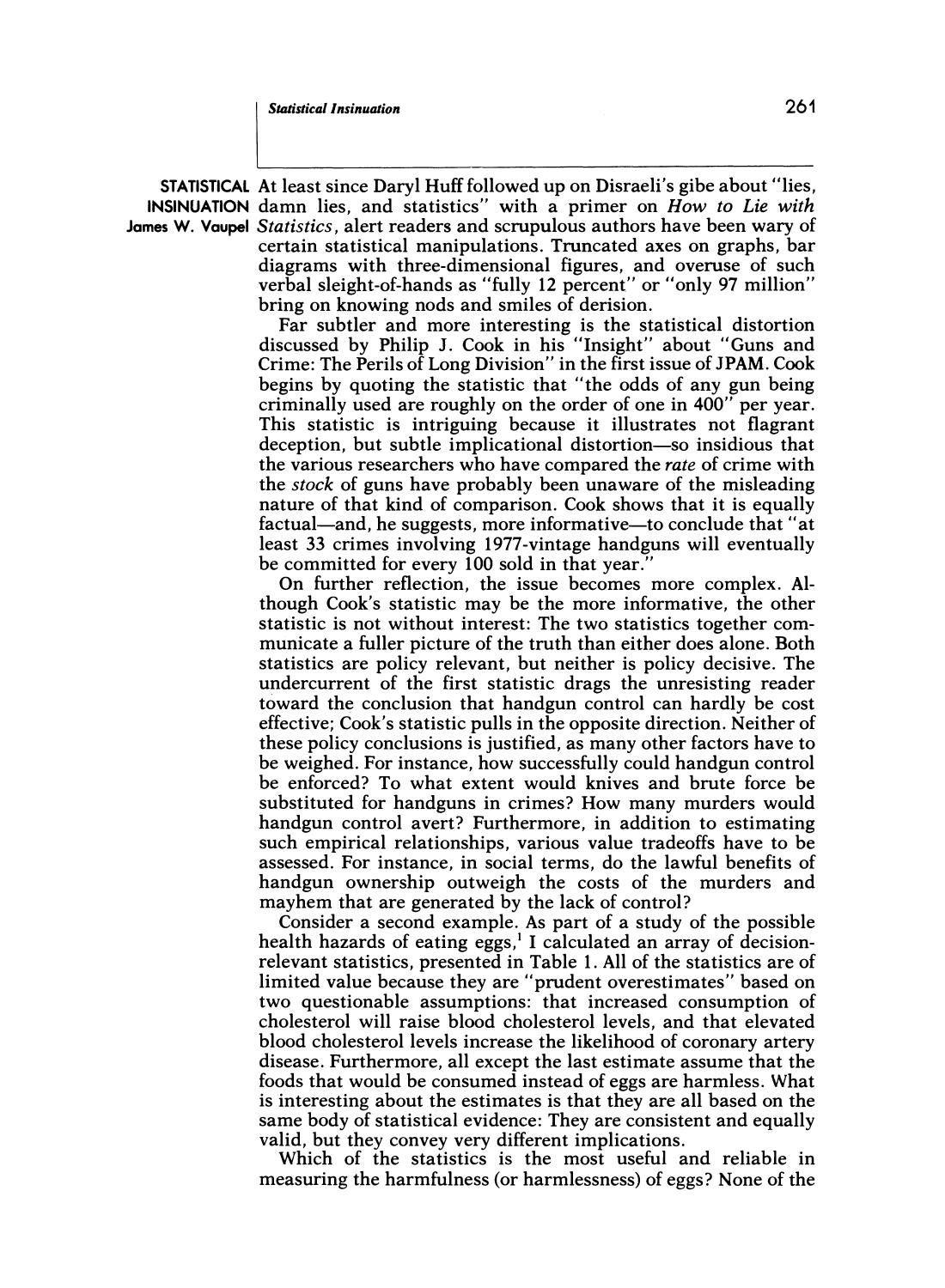**Table 1. Some prudent overestimates of the health hazards of eating eggs.** 

**-Each egg that the average American cuts out of his or her weekly consumption of eggs will reduce the yearly chances of dying from coronary heart disease by about one-third of 1 percent.** 

**-For a U.S. male, this one-third of 1 percent reduction would lower the chances of death at age 40 by about one in 1,000,000 and at age 80 by about one in 10,000.** 

**-The addition of one egg per day to the typical U.S. diet would result in more than a 5-percent increase in the incidence of coronary heart disease.** 

**-Totally eliminating eggs from our diet might increase life expectancy by 20 days.** 

**-Each egg consumed reduces average life expectancy by roughly one minute.** 

**-Totally eliminating eggs from our diet might reduce the number of deaths from coronary heart disease in the United States by 10,000 per year.** 

**-One death occurs for every 6 million eggs eaten.** 

**-Eating four eggs is about as hazardous as smoking a cigarette.** 

**-Eating seven dozen eggs is about as hazardous as smoking a single pack of cigarettes.** 

**-Eating two eggs is about as hazardous as eating two ounces of frankfurter, cheese, or steak.** 

**various groups of people with whom I have discussed this question has been able to agree on a single, best statistic. Taken together, the estimates comprise an informative mosaic, but any one of them, by itself, is condemned by at least some people as misleading.** 

**Nearly all statistics used in policy analyses are really vectors: They not only summarize a body of data, but they also imply a policy thrust. If they did not, they would not be relevant or interesting. What is disturbing about the two examples discussed above is that the vector can be redirected merely by reexpressing the statistic. This possibility, although largely unrecognized, seems to be the rule rather than an anomaly.2 Accordingly, statistical analysis for policymaking is fundamentally different from, and more difficult than, statistical analysis for descriptive scientific research.** 

**Hardly any effort has been devoted to uncovering the laws and patterns of statistical implication. Recently, however, some cognitive psychologists have begun to study how the "framing" of a decision problem affects choice.3 In a decade or two, an enterprising scholar will probably be able to write a primer on How to**